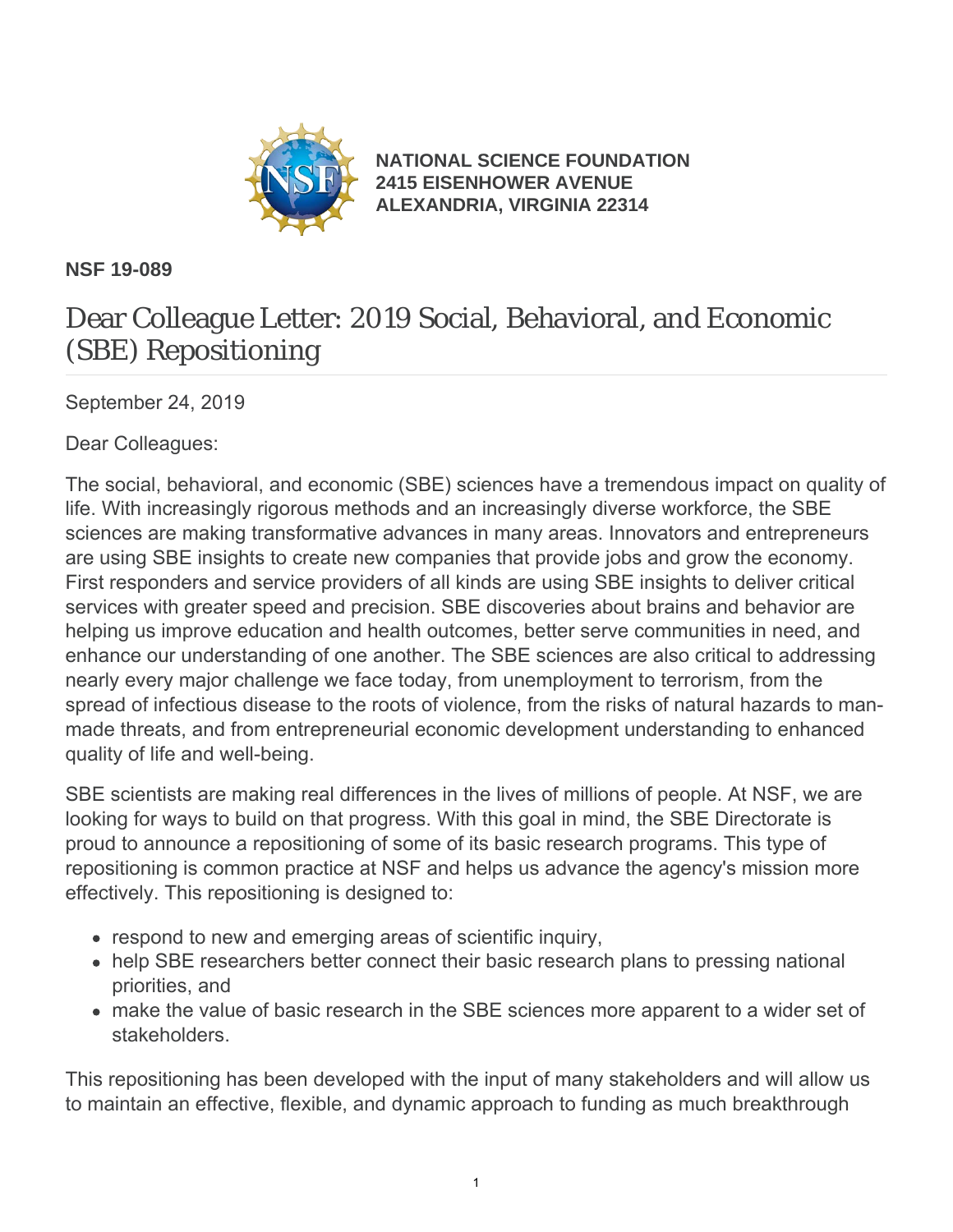science as possible.

Repositioned programs in the [Behavioral and Cognitive Sciences \(BCS\) Division](https://www.nsf.gov/funding/programs.jsp?org=BCS) are:

- **[Human Networks and Data Science](https://www.nsf.gov/funding/pgm_summ.jsp?pims_id=505702&org=NSF&sel_org=NSF&from=fund)**: An evolution of the former RIDIR (Resource Implementations for Data Intensive Research in the Social, Behavioral, and Economic Sciences) competition, this program supports the use of large and multifaceted data to examine an expansive and fast-evolving set of complex human networks and systems.
- **[Linguistics](https://www.nsf.gov/funding/pgm_summ.jsp?pims_id=5408)**: The change continues a partnership with the National Endowment for the Humanities' Documenting Endangered Languages program and integrates program management into NSF's diverse Linguistics Program. It renames NSF's contribution to this partnership. [Dynamic Language Infrastructure \(DLI\)](https://www.nsf.gov/funding/pgm_summ.jsp?pims_id=505705) to more accurately capture the fundamental science that NSF funds in this important area of study.
- **[Science of Learning and Augmented Intelligence](https://www.nsf.gov/funding/pgm_summ.jsp?pims_id=505731)**: This program builds on the successes of the former Science of Learning Program. It now incorporates basic research about how alterations to human contexts and relationships can bolster human intelligence, performance, and productivity.

Repositioned programs in the [Social and Economic Sciences \(SES\) Division](https://www.nsf.gov/funding/programs.jsp?org=SES) are:

- **[Security and Preparedness](https://www.nsf.gov/funding/pgm_summ.jsp?pims_id=505712)** and **[Accountable Institutions and Behavior \(AIB\)](https://www.nsf.gov/funding/pgm_summ.jsp?pims_id=505715)**: These two programs build from transformative basic research done by political scientists and other researchers.
	- Security and Preparedness supports scientific research that advances knowledge and understanding of issues broadly related to global and national security.
	- AIB supports scientific research that advances knowledge and understanding of issues broadly related to attitudes, behavior, and institutions connected to decision making processes, the provision of essential services, and accountability mechanisms in a range of public sector contexts.
	- The two programs coordinate to ensure that basic research in these areas effectively serves a broad range of critical national interests.
- **[Law and Science](https://www.nsf.gov/funding/pgm_summ.jsp?pims_id=505704)**: This program is an expansion of the former Law and Social Science Program to support basic social science research on relationships between law and all areas of science, including interactions with biological, computer and information sciences, STEM education, engineering, geosciences, and mathematical and physical sciences.
- **[Ethical and Responsible Research](https://www.nsf.gov/funding/pgm_summ.jsp?pims_id=505693)**: This evolution of the former Cultivating Cultures for Ethical STEM Program supports research on how to help scientists do work that is more replicable, reproducible, and ethical.
- **[Science and Technology Studies](https://www.nsf.gov/funding/pgm_summ.jsp?pims_id=505697)**: This evolution of the former Science, Technology, and Society Program aligns with progress in this research community and seeks new ways to support research on how to better understand and improve science's societal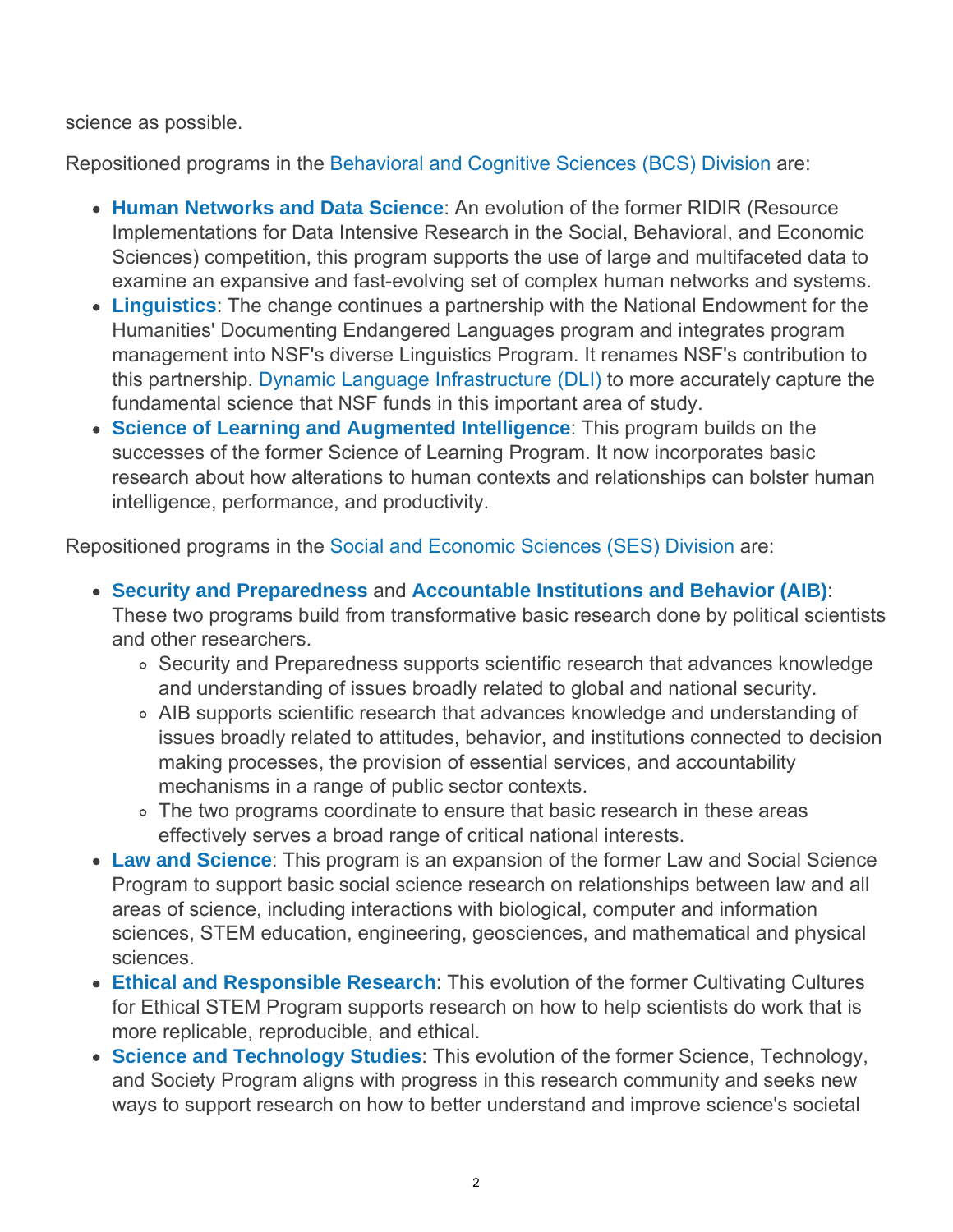impacts.

Repositioned programs in the [SBE Office of Multidisciplinary Activities \(SMA\) Divison](https://www.nsf.gov/div/index.jsp?div=SMA) are:

**[Science of Science: Discovery, Communication, and Impact](https://www.nsf.gov/funding/pgm_summ.jsp?pims_id=505730)**: This evolution of the former Science of Science and Innovation Policy Program focuses on basic research that can increase the productivity of scientific workflows, our nation's capacity to communicate it accurately and effectively, and the value of that work to society.

Please see links above for more details about repositioned program portfolios and processes. Please note that these changes do not affect current NSF/SBE solicitations and submission deadlines. All changes will begin to take effect with solicitation and program submission deadlines occurring after January 1, 2020.

In addition to the changes above, I would like to take this opportunity to remind the research community about the many innovative SBE programs that continue to provide a wide array of opportunities to conduct transformative basic science.

### **BCS**

- [Archaeology and Archaeometry](https://www.nsf.gov/funding/pgm_summ.jsp?pims_id=11690)
- [Biological Anthropology](https://www.nsf.gov/funding/pgm_summ.jsp?pims_id=5407)
- [Cognitive Neuroscience](https://www.nsf.gov/funding/pgm_summ.jsp?pims_id=5316)
- [Cultural Anthropology](https://www.nsf.gov/funding/pgm_summ.jsp?pims_id=505513)
- [Developmental Sciences](https://www.nsf.gov/funding/pgm_summ.jsp?pims_id=8671)
- [Geography and Spatial Sciences](https://www.nsf.gov/funding/pgm_summ.jsp?pims_id=505034)
- [Perception, Action, and Cognition](https://www.nsf.gov/funding/pgm_summ.jsp?pims_id=5686)
- [Social Psychology](https://www.nsf.gov/funding/pgm_summ.jsp?pims_id=5712)

#### **The National Center for Science and Engineering Statistics**

Research on the Science and Technology Enterprise: Statistics and Surveys

## **SES**

- [Decision, Risk, and Management Sciences](https://www.nsf.gov/funding/pgm_summ.jsp?pims_id=5423)
- [Economics](https://www.nsf.gov/funding/pgm_summ.jsp?pims_id=5437)
- [Methodology, Measurement, and Statistics](https://www.nsf.gov/funding/pgm_summ.jsp?pims_id=5421)
- [Science of Organizations](https://www.nsf.gov/funding/pgm_summ.jsp?pims_id=504696)
- [Sociology](https://www.nsf.gov/funding/pgm_summ.jsp?pims_id=5369)

On behalf of everyone at NSF, I invite you to be the future of basic research in the SBE sciences. We are interested in any and all SBE proposals whose Intellectual Merit is strong